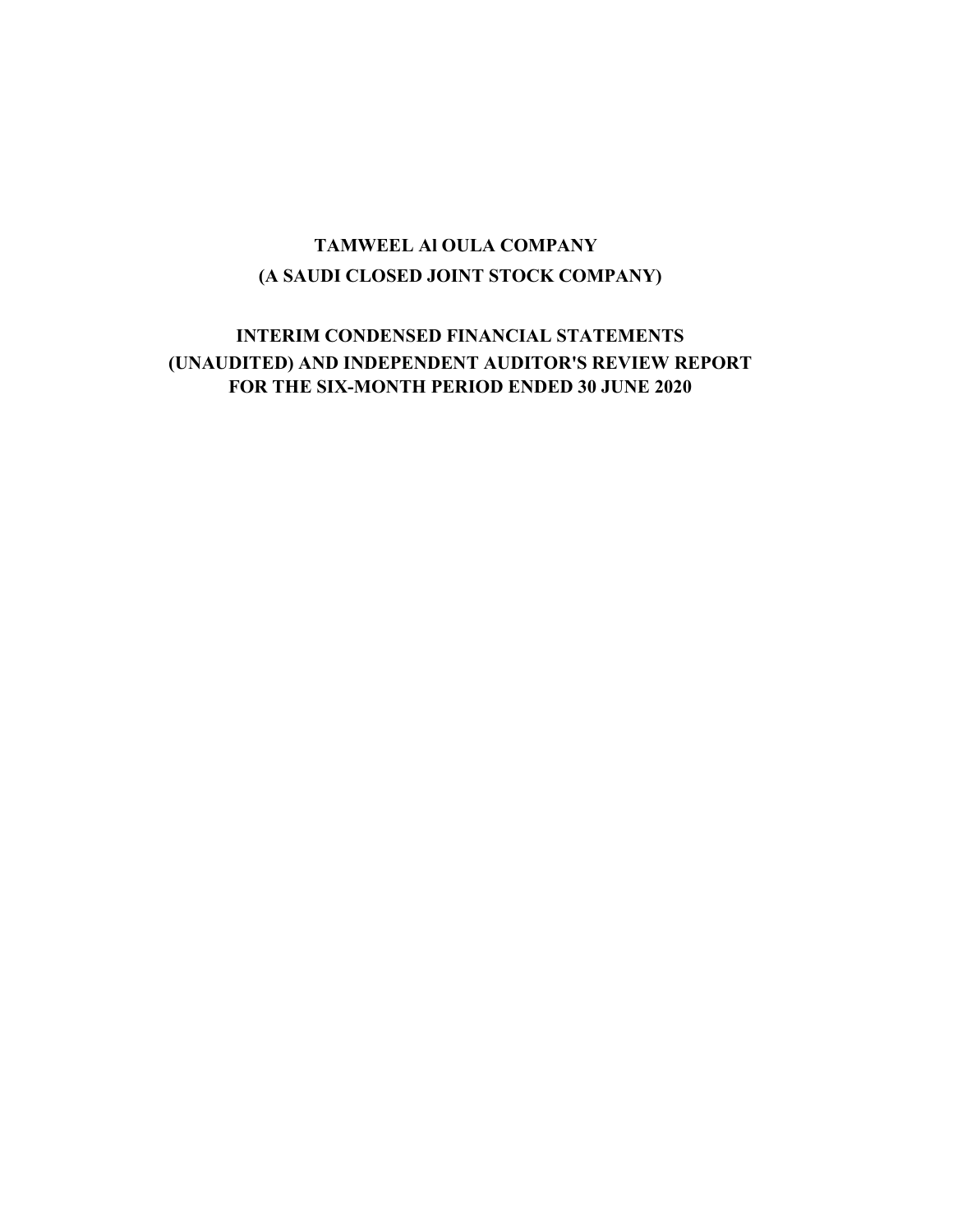## TAMWEEL Al OULA COMPANY (A SAUDI CLOSED JOINT STOCK COMPANY)

## INTERIM CONDENSED FINANCIAL STATEMENTS (UNAUDITED) AND INDEPENDENT AUDITOR'S REVIEW REPORT FOR THE SIX-MONTH PERIOD ENDED 30 JUNE 2020

### Table of content Page

| Independent auditor's review report                                          |        |
|------------------------------------------------------------------------------|--------|
| Interim condensed statement of profit or loss and other comprehensive income |        |
| Interim condensed statement of financial position                            |        |
| Interim condensed statement of changes in shareholders' equity               |        |
| Interim condensed statement of cash flows                                    |        |
| Notes to the interim condensed financial statements                          | $6-13$ |
|                                                                              |        |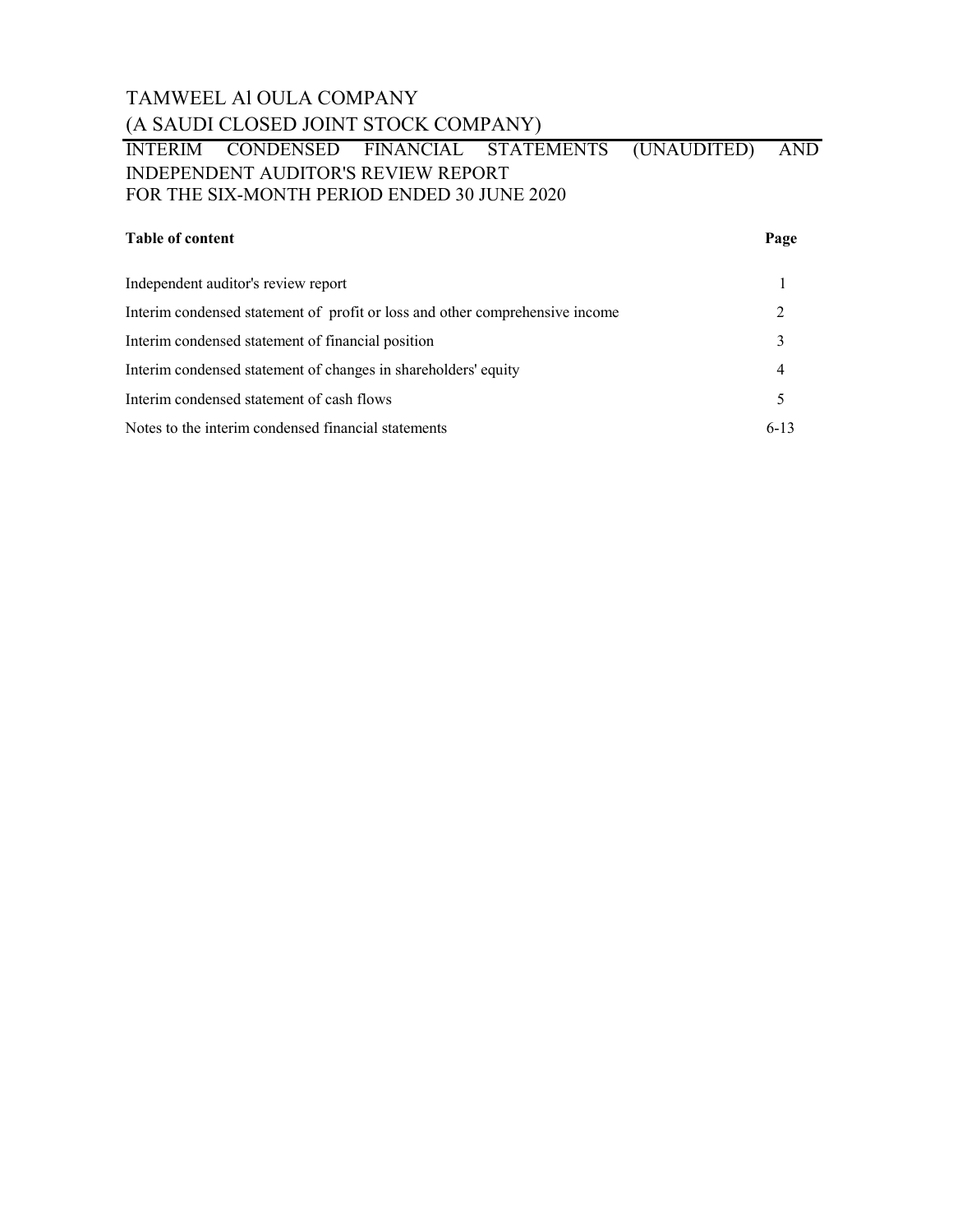

Ernst & Young & Co. (Certified Public Accountant) General Partnership Adeer Tower - 15th floor Prince Turki Bin Abdulaziz Street -Al Khobar Corniche P.O. Box 3795 Al Khobar 31952 Kingdom of Saudi Arabia Head Office - Riyadh

Registration No. 45/11/323 C.R. No. 2051058792

Tel: +966 13 840 4600 Fax: +966 13 882 0087

ey.ksa®sa.ey.com ev.com/mena

### INDEPENDENT AUDITOR'S REVIEW REPORT ON THE INTERIM CONDENSED FINANCIAL STATEMENTS TO THE SHAREHOLDERS OF TAMWEEL AL OULA COMPANY (A SAUDI CLOSED JOINT STOCK COMPANY)

### Introduction

We have reviewed the accompanying interim condensed statement of financial position of Tamweel Al Oula Company (A Saudi Closed Joint Stock Company) ("the Company") as at 30 June 2020, and the related interim condensed statements of profit or loss and other comprehensive income for the three-month and six-month periods then ended and the related interim condensed statements of changes in shareholders' equity and cash flows for the six-month period then ended, and a summary of significant accounting policies and other explanatory notes. Management is responsible for the preparation and fair presentation of this interim condensed financial statements in accordance with International Accounting Standard 34, "Interim Financial Reporting" ("IAS 34") endorsed in the Kingdom of Saudi Arabia. Our responsibility is to express a conclusion on these interim condensed financial statements based on our review.

### **Scope of Review**

We conducted our review in accordance with International Standard on Review Engagements 2410, "Review of Interim Financial Information Performed by the Independent Auditor of the Entity" endorsed in the Kingdom of Saudi Arabia. A review of interim financial information consists of making inquiries, primarily of persons responsible for financial and accounting matters, and applying analytical and other review procedures. A review is substantially less in scope than an audit conducted in accordance with International Standards on Auditing that are endorsed in the Kingdom of Saudi Arabia and consequently does not enable us to obtain assurance that we would become aware of all significant matters that might be identified in an audit. Accordingly, we do not express an audit opinion.

### Conclusion

Based on our review, nothing has come to our attention that causes us to believe that the accompanying interim condensed financial statements are not prepared, in all material respects, in accordance with IAS 34 as endorsed in the Kingdom of Saudi Arabia.

for Ernst & Young



Marwan Al-Afalig **Certified Public Accountant** Registration No. 422

6 Dhu Al Hijjah 1441H 27 July 2020

Al Khobar

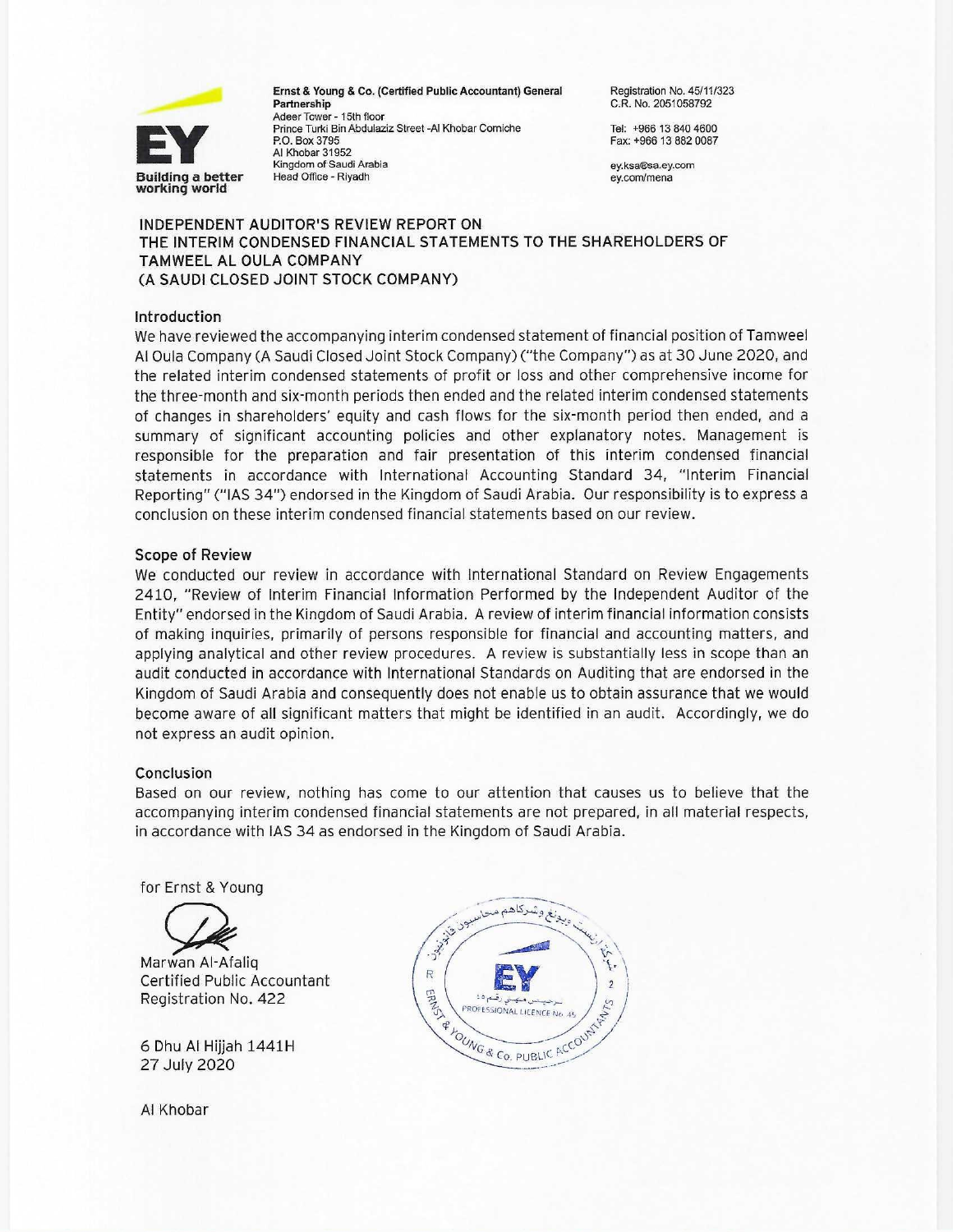## (A Saudi Closed Joint Stock Company)

## INTERIM CONDENSED STATEMENT OF PROFIT OR LOSS AND OTHER COMPREHENSIVE INCOME (UNAUDITED)

For the six-month period ended 30 June 2020

|                                                                                |             |                       | Three-month period<br>ended 30 June |                         | Six-month period<br>ended 30 June |
|--------------------------------------------------------------------------------|-------------|-----------------------|-------------------------------------|-------------------------|-----------------------------------|
|                                                                                |             | 2020                  | 2019                                | 2020                    | 2019                              |
|                                                                                | <b>Note</b> | <b>SR</b>             | <b>SR</b>                           | <b>SR</b>               | <b>SR</b>                         |
| Revenue                                                                        |             |                       |                                     |                         |                                   |
| Revenue from operations                                                        |             | 9,507,233             | 9,592,905                           | 20,831,161              | 19,514,300                        |
| Revenue from other activities                                                  |             | 2,091,279             | 458,456                             | 3,360,471               | 763,891                           |
| <b>TOTAL INCOME</b>                                                            |             | 11,598,512            | 10,051,361                          | 24,191,632              | 20,278,191                        |
| <b>EXPENSES</b>                                                                |             |                       |                                     |                         |                                   |
| Finance costs and bank charges                                                 |             | (1,572,101)           | (1,014,691)                         | (3,060,692)             | (1,689,391)                       |
| Insurance expenses for finance<br>leasing activities                           |             | (1,043,859)           | (1, 133, 064)                       | (2,252,904)             | (2,149,495)                       |
| Salaries and employees' related expenses                                       |             | (4,253,403)           | (4,569,737)                         | (8,849,879)             | (8,355,630)                       |
| Short-term lease<br>Depreciation and amortisation                              |             | (8,250)<br>(607, 347) | (588,906)                           | (40,500)<br>(1,219,802) | (1, 145, 747)                     |
| Charge of expected credit loss on<br>investment in Islamic finance receivables | 5           | (943, 798)            |                                     | (3,253,507)             |                                   |
| Other general and administrative expenses                                      |             | (2,208,975)           | (1,631,950)                         | (3,911,742)             | (3,291,614)                       |
| <b>TOTAL EXPENSES</b>                                                          |             | (10,637,733)          | (8,938,348)                         | (22,589,026)            | (16, 631, 877)                    |
| PROFIT BEFORE ZAKAT                                                            |             | 960,779               | 1,113,013                           | 1,602,606               | 3,646,314                         |
| Zakat                                                                          |             | (198, 151)            | (222, 603)                          | (330, 521)              | (729, 263)                        |
| <b>PROFIT FOR THE PERIOD</b>                                                   |             | 762,628               | 890,410                             | 1,272,085               | 2,917,051                         |
| OTHER COMPREHENSIVE INCOME                                                     |             |                       |                                     |                         |                                   |
| Other comprehensive income for the period                                      |             |                       |                                     |                         |                                   |
| <b>TOTAL COMPREHENSIVE INCOME FOR</b><br><b>THE PERIOD</b>                     |             | 762,628               | 890,410                             | 1,272,085               | 2,917,051                         |

The attached notes 1 to 9 form part of these interim condensed financial statements.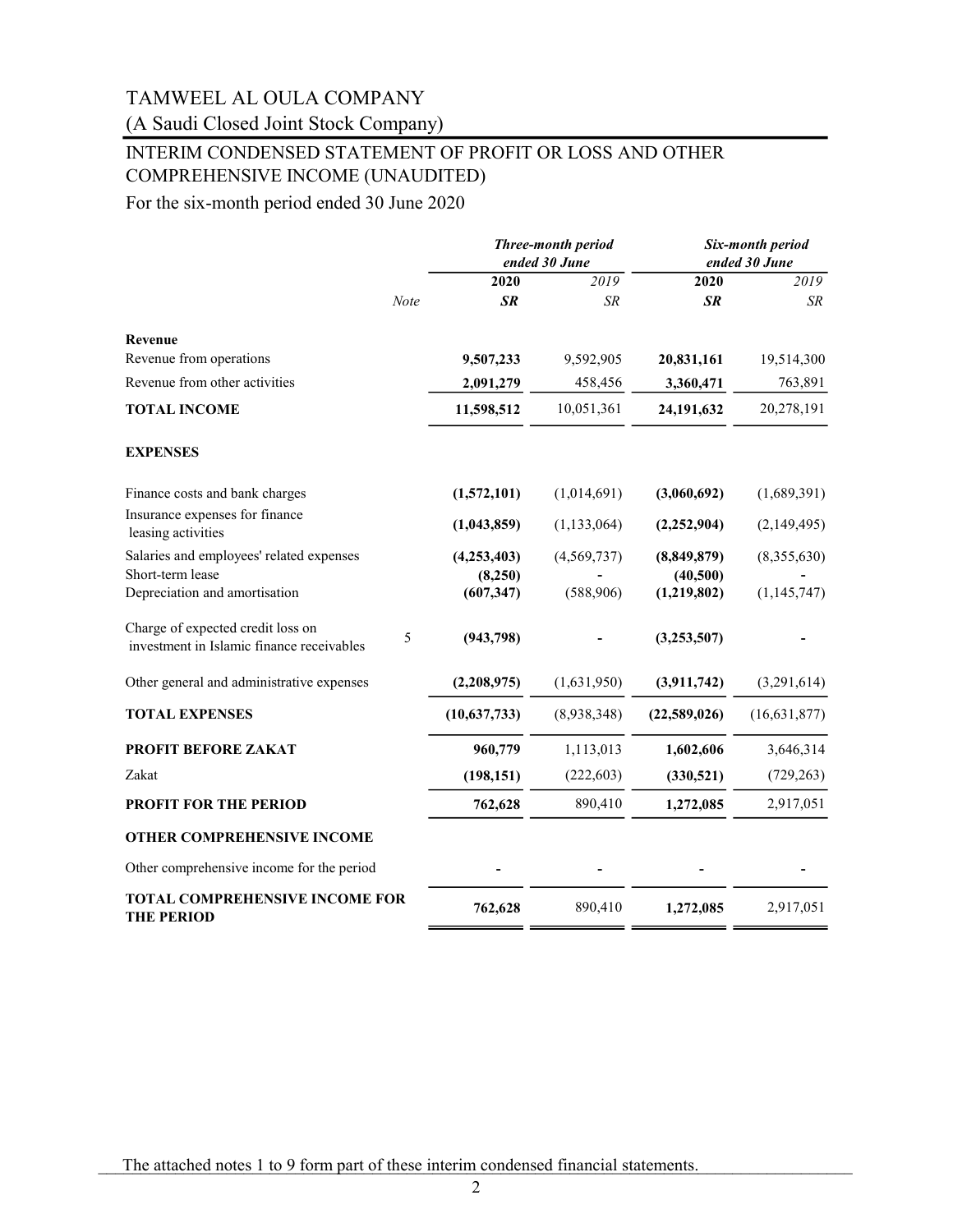## (A Saudi Closed Joint Stock Company)

# INTERIM CONDENSED STATEMENT OF FINANCIAL POSITION (UNAUDITED)

As at 30 June 2020

|                                                                  | <b>Note</b> | 30 June     | 31 December |
|------------------------------------------------------------------|-------------|-------------|-------------|
|                                                                  |             | 2020        | 2019        |
|                                                                  |             | <b>SR</b>   | SR          |
| <b>ASSETS</b>                                                    |             | (Unaudited) | (Audited)   |
| <b>NON-CURRENT ASSETS</b>                                        |             |             |             |
| Net investment in Islamic finance receivables                    | 5           | 317,312,317 | 215,740,786 |
| Property and equipment                                           |             | 977,154     | 1,087,151   |
| Right-of-use assets                                              |             | 1,694,100   | 2,303,353   |
| Intangible assets                                                |             | 1,979,755   | 2,286,790   |
| Equity investment at fair value through                          |             |             |             |
| other comprehensive income "OCI"                                 |             | 892,850     | 892,850     |
| <b>TOTAL NON-CURRENT ASSETS</b>                                  |             | 322,856,176 | 222,310,930 |
| <b>CURRENT ASSETS</b>                                            |             |             |             |
| Current portion of net investment in Islamic finance receivables | 5           | 226,121,094 | 176,305,779 |
| Prepayments and other receivables                                |             | 24,950,796  | 4,405,724   |
| Cash and cash equivalents                                        |             | 138,218,665 | 13,715,010  |
| <b>TOTAL CURRENT ASSETS</b>                                      |             | 389,290,555 | 194,426,513 |
| <b>TOTAL ASSETS</b>                                              |             | 712,146,731 | 416,737,443 |
| <b>SHAREHOLDERS' EQUITY AND LIABILITIES</b>                      |             |             |             |
| <b>SHAREHOLDERS' EQUITY</b>                                      |             |             |             |
| Share capital                                                    |             | 250,000,000 | 250,000,000 |
| Statutory reserve                                                |             | 6,554,603   | 6,554,603   |
| Retained earnings                                                |             | 15,746,420  | 14,474,335  |
| <b>TOTAL SHAREHOLDERS' EQUITY</b>                                |             | 272,301,023 | 271,028,938 |
| <b>NON-CURRENT LIABILITIES</b>                                   |             |             |             |
| Loans and borrowings                                             | 6           | 184,149,161 | 37,030,649  |
| Government grant                                                 | 6           | 10,251,963  | 3,627,049   |
| Lease liabilities                                                |             | 267,499     | 445,160     |
| Employees' defined benefits liabilities                          |             | 3,935,699   | 3,767,769   |
| <b>TOTAL NON-CURRENT LIABILITIES</b>                             |             | 198,604,322 | 44,870,627  |
| <b>CURRENT LIABILITIES</b>                                       |             |             |             |
| Accounts payable                                                 |             | 83,268,764  | 13,960,939  |
| Amounts due to related parties                                   | 7           | 1,325,221   | 12,226,669  |
| Current portion of loans and borrowings                          | 6           | 146,090,253 | 66,696,082  |
| Current portion of lease liabilities                             |             | 1,261,122   | 1,114,730   |
| Accruals and other current liabilities                           |             | 8,965,384   | 5,849,040   |
| Provision for zakat                                              |             | 330,642     | 990,418     |
| <b>TOTAL CURRENT LIABILITIES</b>                                 |             | 241,241,386 | 100,837,878 |
| <b>TOTAL LIABILITIES</b>                                         |             | 439,845,708 | 145,708,505 |
| TOTAL SHAREHOLDERS' EQUITY AND LIABILITIES                       |             | 712,146,731 | 416,737,443 |

The attached notes 1 to 9 form part of these interim condensed financial statements.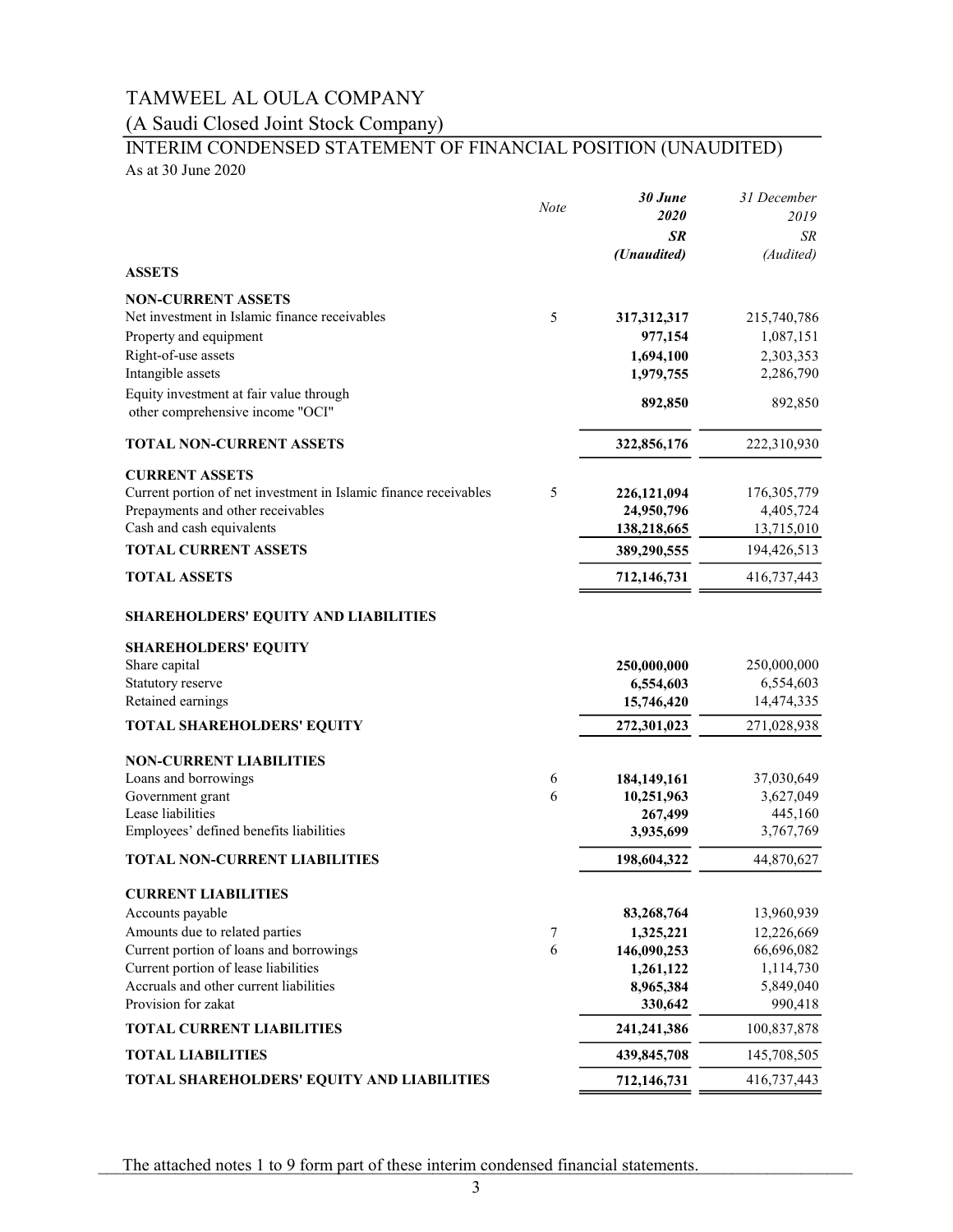(A Saudi Closed Joint Stock Company)

## INTERIM CONDENSED STATEMENT OF CHANGES IN SHAREHOLDERS' EQUITY(UNAUDITED)

For the six-month period ended 30 June 2020

|                                           |                     | <i>Statutory</i>     | Retained              | Total        |
|-------------------------------------------|---------------------|----------------------|-----------------------|--------------|
|                                           | Share capital<br>SR | reserve<br><b>SR</b> | earnings<br><b>SR</b> | <b>SR</b>    |
| As at 1 January 2019 (audited)            | 250,000,000         | 5,692,086            | 20,546,753            | 276,238,839  |
| Profit for the period                     |                     |                      | 2,917,051             | 2,917,051    |
| Other comprehensive loss for the period   |                     |                      |                       |              |
| Total comprehensive income for the period |                     |                      | 2,917,051             | 2,917,051    |
| <b>Dividends</b>                          |                     |                      | (13,842,390)          | (13,842,390) |
| As at 30 June 2019 (unaudited)            | 250,000,000         | 5,692,086            | 9,621,414             | 265,313,500  |
| As at 1 January 2020 (audited)            | 250,000,000         | 6,554,603            | 14,474,335            | 271,028,938  |
| Profit for the period                     |                     |                      | 1,272,085             | 1,272,085    |
| Other comprehensive income for the period |                     |                      |                       |              |
| Total comprehensive income for the period |                     |                      | 1,272,085             | 1,272,085    |
| Balance at 30 June 2020 (unaudited)       | 250,000,000         | 6,554,603            | 15,746,420            | 272,301,023  |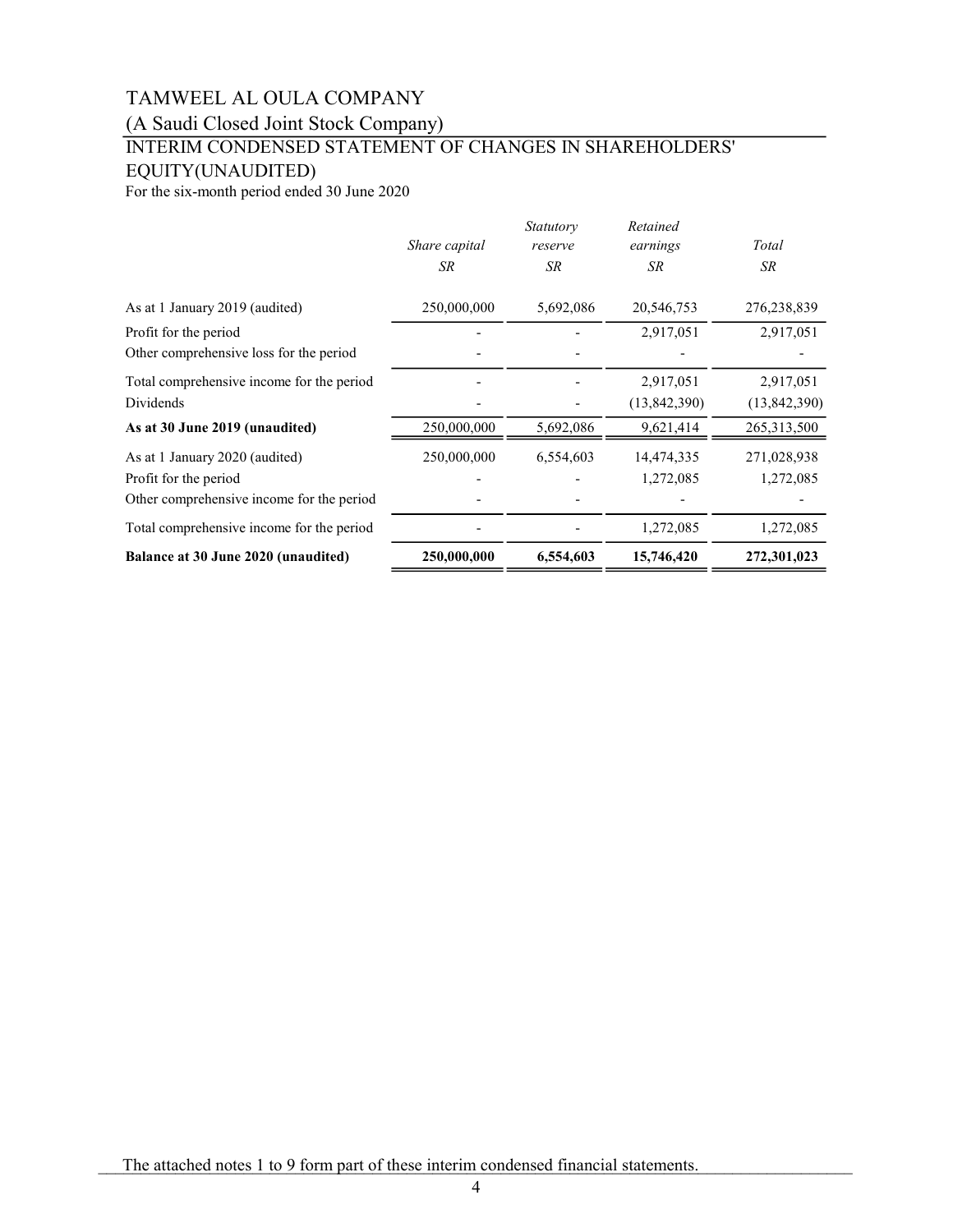## (A Saudi Closed Joint Stock Company)

## INTERIM CONDENSED STATEMENT OF CASH FLOWS (UNAUDITED)

For the six-month period ended 30 June 2020

|                                                                                      | Six-month period<br>ended 30 June |                          |  |
|--------------------------------------------------------------------------------------|-----------------------------------|--------------------------|--|
|                                                                                      | 2020                              | 2019                     |  |
|                                                                                      | SR                                | SR                       |  |
| <b>OPERATING ACTIVITIES</b>                                                          |                                   |                          |  |
| Profit before zakat                                                                  | 1,602,606                         | 3,646,314                |  |
| Adjustments for:                                                                     |                                   |                          |  |
| Depreciation and amortisation                                                        | 1,219,802                         | 1,145,747                |  |
| Finance costs and bank charges                                                       | 3,060,692                         | 1,689,391                |  |
| Employees' defined benefits liabilities, charged                                     | 342,836                           | 310,687                  |  |
| Charge of expected credit loss on investment in Islamic<br>finance receivables       | 3,253,507                         |                          |  |
| Loss on modification of net investment in Islamic finance lease                      | 2,007,221                         |                          |  |
| Modification gain on deferment of SAMA deferred                                      |                                   |                          |  |
| payments program                                                                     | (3,568,972)                       |                          |  |
| Grant income realised                                                                | (2,083,504)                       | (530, 154)               |  |
|                                                                                      | 5,834,188                         | 6,261,985                |  |
| Changes in operating assets and liabilities:                                         |                                   |                          |  |
| Net investment in Islamic finance receivables                                        |                                   |                          |  |
| Prepayments and other receivables                                                    | (156, 647, 574)                   | 2,374,759                |  |
| Amounts due to related parties                                                       | (20,545,072)<br>(10,901,448)      | 1,072,790<br>(1,621,841) |  |
| Accounts payable                                                                     | 69,307,825                        | 4,193,346                |  |
| Accruals and other current liabilities                                               | 3,116,344                         | 1,108,435                |  |
| Cash (use in) $/$ from operations                                                    | (109, 835, 737)                   | 13,389,474               |  |
|                                                                                      |                                   |                          |  |
| Employees' defined benefits liabilities, paid<br>Finance costs and bank charges paid | (174,906)                         | (172,036)                |  |
| Zakat paid                                                                           | (1,365,558)                       | (679, 792)               |  |
|                                                                                      | (990, 297)                        |                          |  |
| Net cash (use in) $/$ from operating activities                                      | (112, 366, 498)                   | 12,537,646               |  |
| <b>INVESTING ACTIVITY</b>                                                            |                                   |                          |  |
| Purchase of property and equipment                                                   | (193, 517)                        | (63,218)                 |  |
| Net cash used in investing activity                                                  | (193, 517)                        | (63,218)                 |  |
| <b>FINANCING ACTIVITIES</b>                                                          |                                   |                          |  |
| Proceeds from loans and borrowings                                                   | 251,660,500                       | 35,000,000               |  |
| Repayment of loans and borrowings                                                    | (14, 539, 172)                    | (25,021,648)             |  |
| Payment of lease liabilities                                                         | (57, 658)                         | (738, 716)               |  |
| Dividends paid                                                                       |                                   | (13, 842, 390)           |  |
| Net cash from / (use in) financing activities                                        | 237,063,670                       | (4,602,754)              |  |
| <b>INCREASE IN CASH AND CASH EQUIVALENTS</b>                                         | 124,503,655                       | 7,871,674                |  |
| Cash and cash equivalents at the beginning of the period                             | 13,715,010                        | 33, 355, 767             |  |
| CASH AND CASH EQUIVALENTS AT THE END OF                                              | 138,218,665                       | 41,227,441               |  |
| <b>THE PERIOD</b>                                                                    |                                   |                          |  |

The attached notes 1 to 9 form part of these interim condensed financial statements.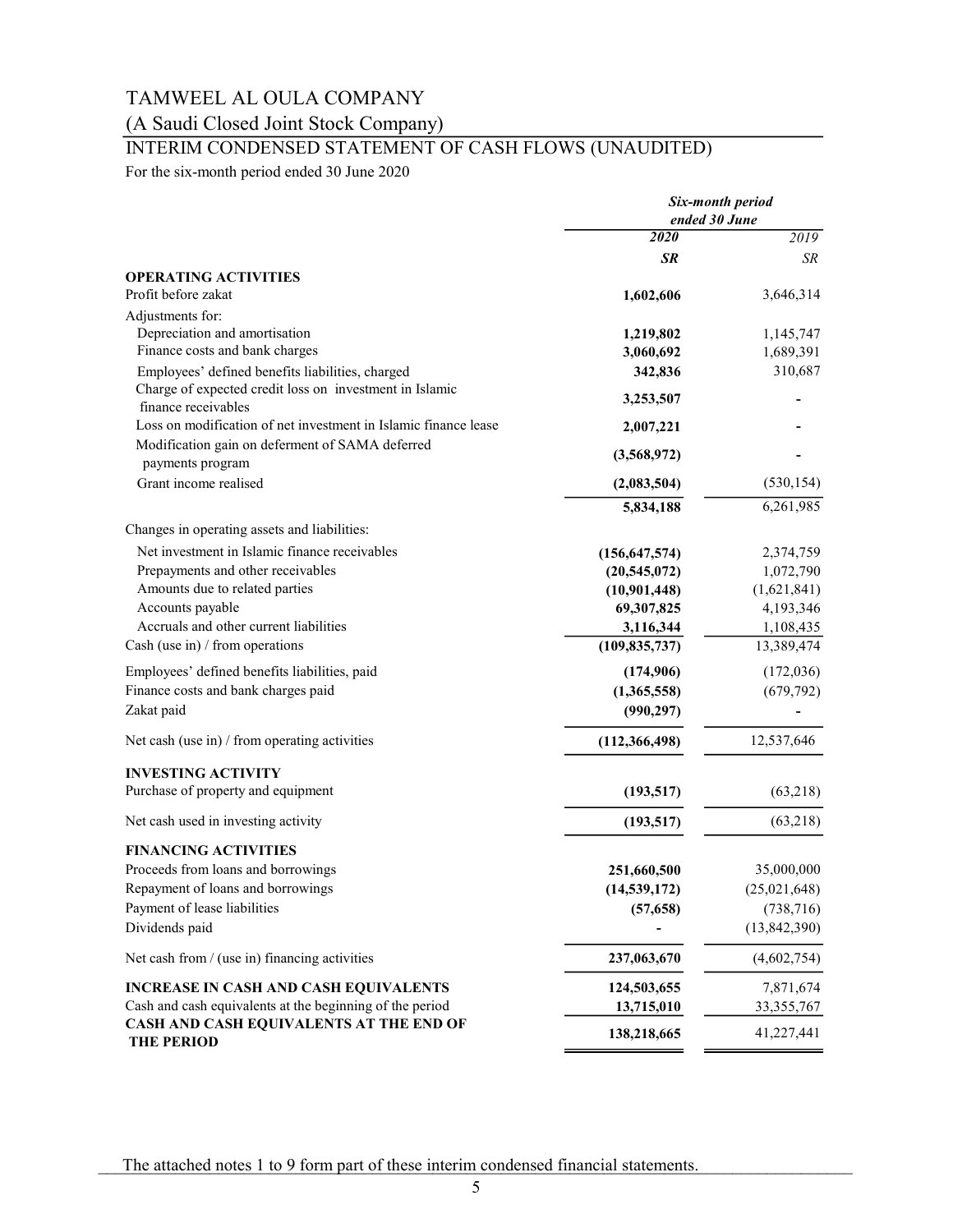### (A Saudi Closed Joint Stock Company)

## At 30 June 2020 NOTES TO THE INTERIM CONDENSED FINANCIAL STATEMENTS (UNAUDITED)

### 1 CORPORATE INFORMATION

Tamweel Al Oula Company ("the Company"), is a Saudi Closed Joint Stock Company registered in the Kingdom of Saudi Arabia under Commercial Registration number 2050055043 dated 15 Ramadan 1436H (corresponding to 2 July 2015) operating under license number 39/ASH/201512 dated 21 Safar 1437H (corresponding to 3 December 2015) issued by Saudi Arabian Monetary Agency ("SAMA").

The Company's registered office is located at PO 34232, Dammam, Kingdom of Saudi Arabia. The Company operates through the following branches:

| <b>Commercial Registration Name</b> | <b>Number</b> | Location Date |                                        |
|-------------------------------------|---------------|---------------|----------------------------------------|
| Tamweel Al Oula - Branch            |               |               | 2051065442 Al Khobar 17 Rabi' II 1439H |
| Tamweel Al Oula - Branch            | 2252101795    |               | Al Hasa — 10 Dhu Al Hijjah 1439H       |

The Company is engaged in financing lease, consumer finance and productive assets finance.

The interim condensed financial statements of the Company as of 30 June 2020 were authorised for issuance on 27 July 2020 (corresponding to 6 Dhu Al Hijjah 1441H).

In accordance with the By-Laws of the Company, the Company acquired the operations, related assets and liabilities of Tamweel Trading and Instalments, a branch of Al Kifah Trading Company (a shareholder), as at 2 July 2015. The details of net assets acquired as follows:

|                                               | <b>SR</b>       |
|-----------------------------------------------|-----------------|
| Cash and cash equivalents                     | 16,866,415      |
| Net investment in Islamic finance receivables | 463,387,079     |
| Allowance for lease losses                    | (8,892,725)     |
| Advances, prepayments and other receivables   | 3,069,010       |
| Property and equipment                        | 3,045,610       |
| Intangible assets                             | 45,189          |
| Pre-organisation expenses                     | 2,362,716       |
| Capital work in progress                      | 3,112,500       |
| <b>Total assets</b>                           | 482,995,794     |
| Long term loans from related parties          | (303,829,810)   |
| Accounts payable                              | (36, 284, 233)  |
| Accrued expenses and other liabilities        | (4,743,372)     |
| Employees' terminal benefits                  | (1,105,110)     |
| <b>Total liabilities</b>                      | (345, 962, 525) |
| Net assets transferred                        | 137,033,269     |

Cash considerations paid by the Company is equal to the book value of net assets transferred, which approximate the fair value.

Furthermore, in October 2015, the Company has disposed certain financial assets (investment in finance lease) to Al Kifah Trading Company (a shareholder) amounted to SR 66.8 million. Lease receivables and related unearned finance lease income transferred were amounted to SR 71.5 million and SR 4.7 million, respectively

Management has notified SAMA about these transaction in order to obtain a no-objection letter as required by Implementing Regulations of the Finance Companies Control Law which has not been received till the statement of financial position date.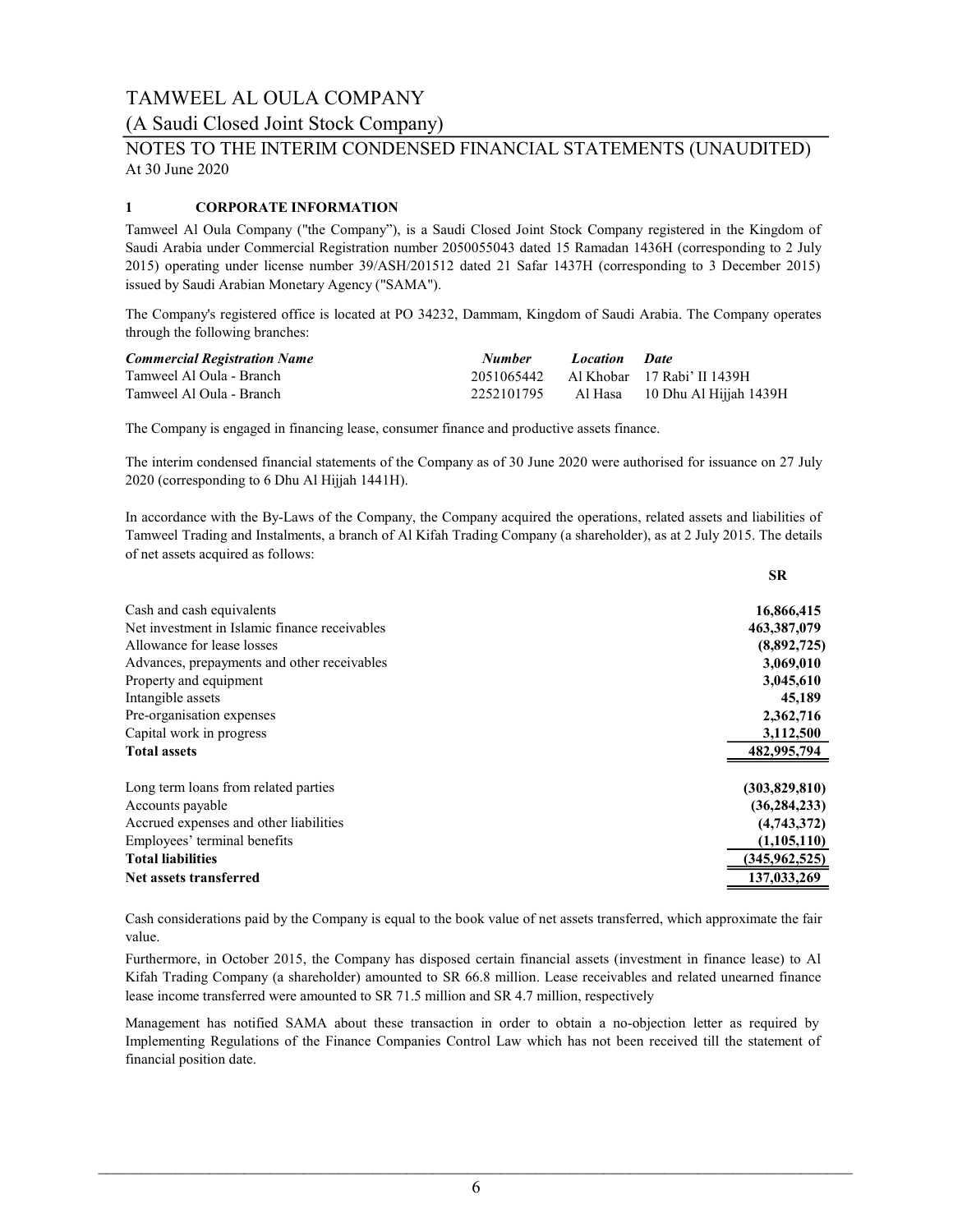(A Saudi Closed Joint Stock Company)

## NOTES TO THE INTERIM CONDENSED FINANCIAL STATEMENTS(UNAUDITED) (CONTINUED)

At 30 June 2020

### 2 BASIS OF PREPARATION

The interim condensed financial statements of the Company as at and for the six-month period ended 30 June 2020 have been prepared in accordance with International Accounting Standard 34 Interim Financial Reporting ("IAS 34") as endorsed in the Kingdom of Saudi Arabia and other standards and pronouncements issued by the Saudi Organization for Certified Public Accountants ("SOCPA"). The interim condensed financial statements do not include all the information and disclosures required in the annual financial statements, and should be read in conjunction with the Company's annual financial statements as at 31 December 2019.

### 2.1 Basis of measurement

These interim condensed financial statements have prepared on historical cost basis, except when otherwise disclosed in the accounting policy adopted.

### 2.2 Presentation and functional currency

The presentation and functional currency of the Company is Saudi Riyal.

#### 3 NEW AND AMENDED STANDARDS AND INTERPRETATIONS

The accounting policies adopted in the preparation of the interim condensed financial statements are consistent with those followed in the preparation of the Company's annual financial statements for the year ended 31 December 2019, except for the adoption of new standards effective as of 1 January 2020. The Company has not early adopted any standard, interpretation or amendment that has been issued but is not yet effective.

Several amendments and interpretations apply for the first time in 2020, but do not have an impact on the interim condensed financial statements of the Company.

#### 4 SIGNIFICANT ACCOUNTING JUDGMENTS, ESTIMATES AND ASSUMPTIONS

The preparation of the Company's interim condensed financial statements requires management to make judgments, estimates and assumptions that affect the reported amounts of revenues, expenses, assets and liabilities, and the accompanying disclosures, and the disclosure of contingent liabilities. Except for the impact as stated below, the accounting estimates and assumptions used in the preparation of these interim condensed financial statements are consistent with those used in the preparation of the annual financial statements for the year ended 31 December 2019.

### Novel coronavirus ("COVID-19")

The outbreak of novel coronavirus ("COVID-19") since early 2020, its spread across mainland China and then globally caused disruptions to businesses and economic activity globally including the Kingdom of Saudi Arabia and the declaration of this pandemic by the World Health Organization necessitated the Company's management to revisit its significant judgments in applying the Company's accounting policies and the methods of computation and the key sources of estimation applied to the annual financial statements for the year ended 31 December 2019. Whilst it is challenging now, to predict the full extent and duration of its business and economic impact, the Company's management carried out an impact assessment on the overall Company's operations and business aspects including factors like supply chain, travel restrictions, oil prices, product demand, etc. As of the issuance date of these interim condensed financial statements, in view of the current uncertainty, any future change in the assumptions and estimates could result in outcomes that could require a material adjustment to the carrying amount of the asset or liability affected in the future periods. As the situation is rapidly evolving with future uncertainties, management will continue to assess the impact based on prospective developments.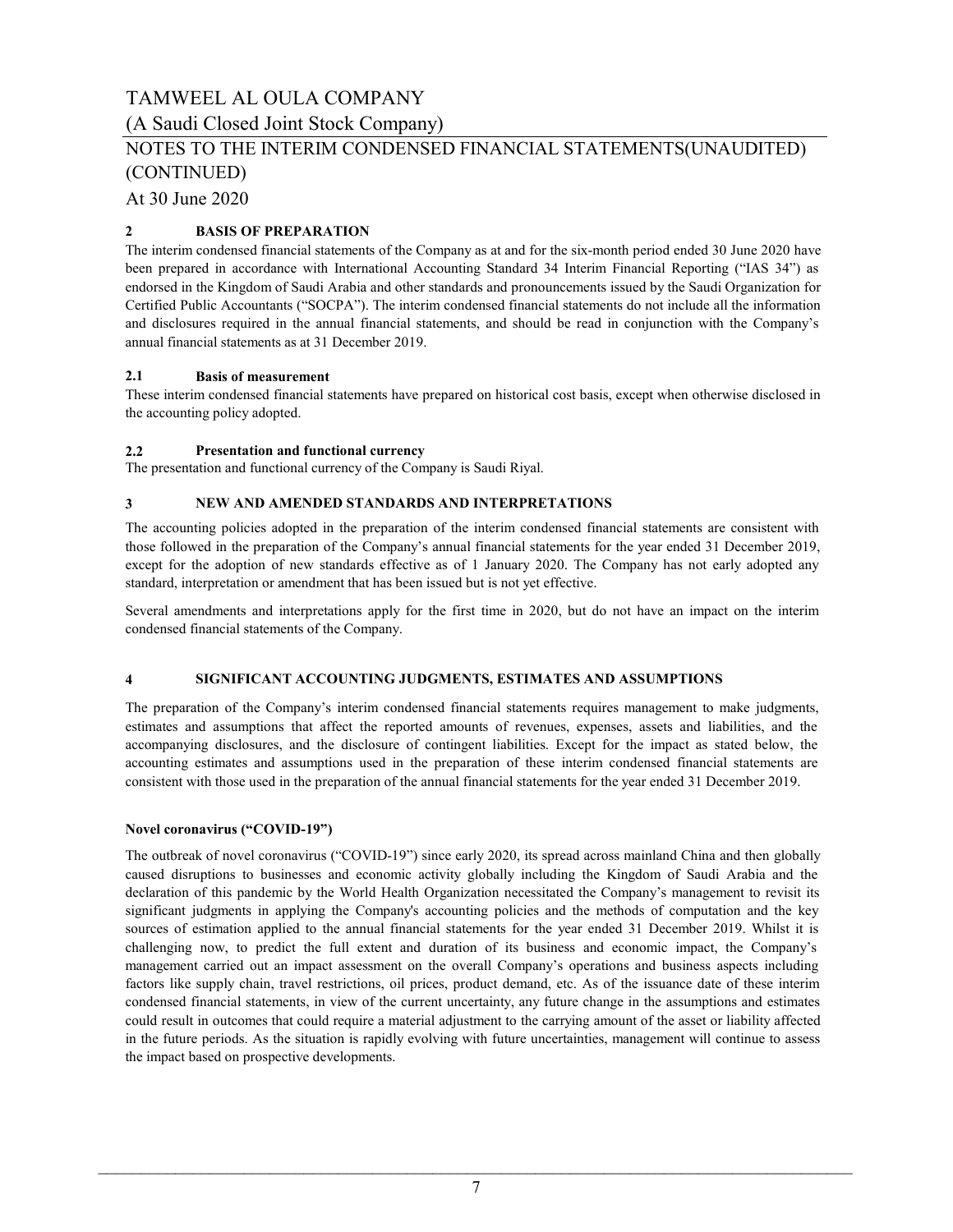(A Saudi Closed Joint Stock Company)

## NOTES TO THE INTERIM CONDENSED FINANCIAL STATEMENTS(UNAUDITED) (CONTINUED)

At 30 June 2020

### 5 NET INVESTMENT IN ISLAMIC FINANCE RECEIVABLES

|                                                                                                                         | 30 June       | 31 December    |
|-------------------------------------------------------------------------------------------------------------------------|---------------|----------------|
|                                                                                                                         | <i>2020</i>   | 2019           |
|                                                                                                                         | (Unaudited)   | (Audited)      |
|                                                                                                                         | SR            | SR             |
| Gross investment in Islamic finance receivables                                                                         | 695,754,315   | 493,748,184    |
| Less: unearned finance income (see below 5.1)                                                                           | (133,605,555) | (86, 239, 777) |
| Investment in Islamic finance receivables (before allowance for<br>expected credit loss on Islamic finance receivables) | 562,148,760   | 407,508,407    |
| Less: allowance for expected credit loss on Islamic finance receivables                                                 | (18,715,349)  | (15,461,842)   |
| Net investment in Islamic finance receivables                                                                           | 543,433,411   | 392,046,565    |

5.1 Unearned finance income as at 30 June 2020 includes loss on modification of net investment in finance lease (note 8) amounting to SR 2 million (31 December 2019: SR nil).

Investment in Islamic finance leases includes balances due from related parties and related parties' transactions disclosed under note 7.

The Company's implicit rate of return on investment in finance receivables is in market rate range. These receivables are secured against assets, personal guarantees, Kafala program and down payments. The Company's major activities for investment in finance receivables are vehicles and heavy equipment.

Investment in finance receivables include murabaha contracts amounting to SR 1.6 million (31 December 2019: SR 1.8 million) and Tawaruq contracts amounting to SR 164 million (31 December 2019: SR 82 million).

As at 30 June 2020, the contractual rights and the titles of certain assets subject to the financing arrangements are under the name of Al Kifah Trading Company (a shareholder) amounting to SR 12.42 million ( 31 December 2019: SR 17 million) of Islamic financing receivables. The shareholder waived rights over the assets and confirmed that the risks and rewards pertaining to the assets have been transferred to the Company.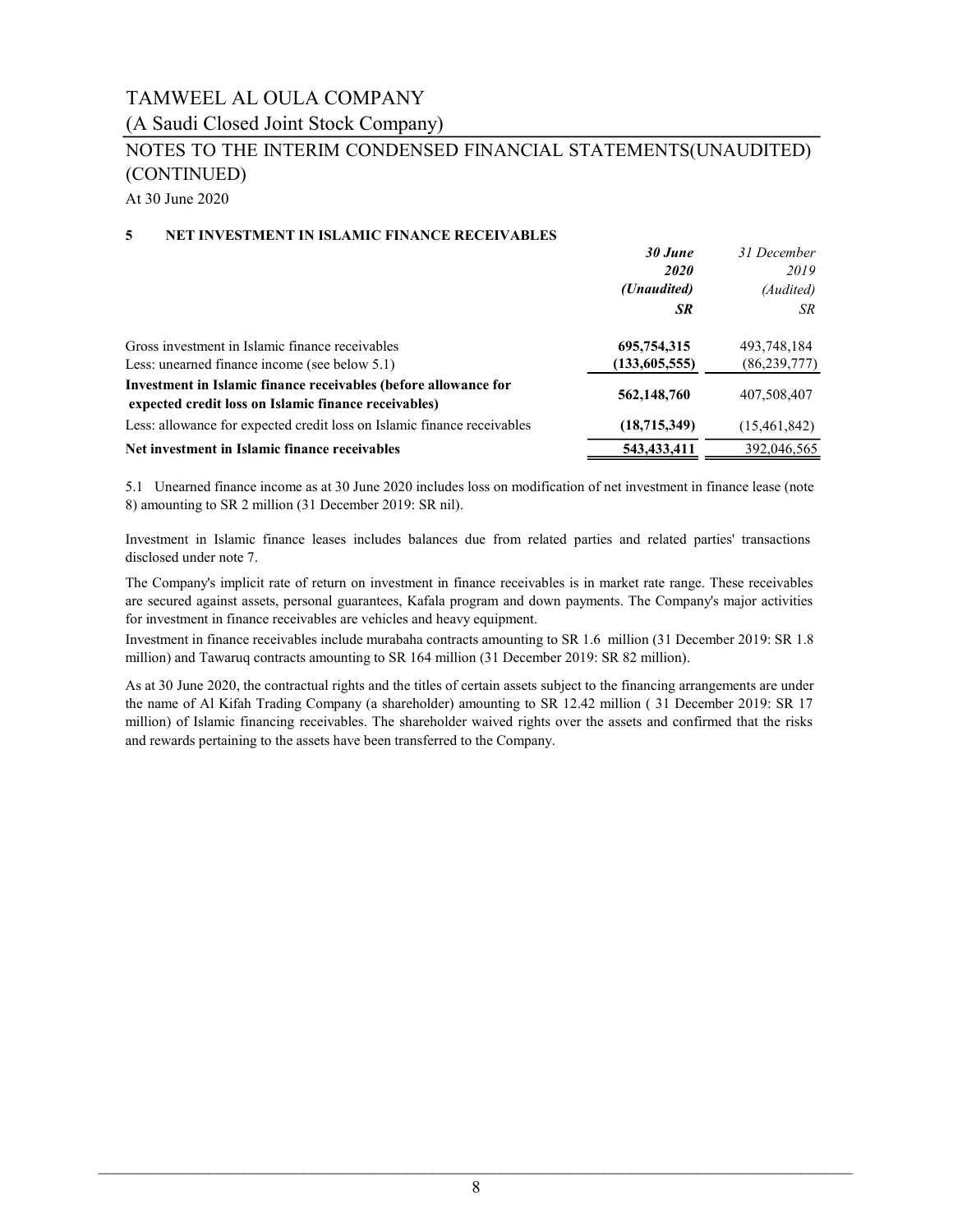### (A Saudi Closed Joint Stock Company)

## NOTES TO THE INTERIM CONDENSED FINANCIAL STATEMENTS(UNAUDITED) (CONTINUED)

At 30 June 2020

### 6 LOANS AND BORROWINGS

|                                         | <b>SAMA</b><br>deferred<br>payments<br>program<br>(see below 6.1) | Social<br><b>Development</b><br><b>Bank financing</b><br>(see below $6.2$ ) | Tawaruq<br>financing<br>(see below $6.3$ ) | 30 June<br>2020   | 31 December<br>2019 |
|-----------------------------------------|-------------------------------------------------------------------|-----------------------------------------------------------------------------|--------------------------------------------|-------------------|---------------------|
|                                         | <b>SR</b>                                                         | <b>SR</b>                                                                   | <b>SR</b>                                  | SR<br>(Unaudited) | SR.<br>(Audited)    |
| Current portion                         | 41,629,427                                                        | 9,583,332                                                                   | 94,877,494                                 | 146,090,253       | 66,696,082          |
| Non-current portion,<br>gross           | 124,825,609                                                       | 62,892,524                                                                  |                                            | 187,718,133       | 37,030,649          |
| Less: Modification gain<br>on deferment | (3,568,972)                                                       |                                                                             | -                                          | (3,568,972)       |                     |
| Non-current portion, net                | 121,256,637                                                       | 62,892,524                                                                  |                                            | 184,149,161       | 37,030,649          |

6.1 During the period, the Company has signed an agreement for SAMA deferred payments program amounted to SR 70.6 million which is an interest free loan (note 8). The Modification gain on deferment includes an amount of SR 3.5 million is recorded under revenue from operations in the interim condensed statement of profit or loss. Further, the Company has obtained additional funds from SAMA under loan guarantee program amounting SR 102 million to finance its activities. SAMA deferred payments program and loan guarantee program are carried at fair value using internal rate of return equivalent to the prevailing market rate.

6.2 The Company obtained long term loans from a government agent to finance the purchase of assets for leasing services for small and medium sized entities. During the period, the Company signed agreements with Social Development Bank to defer all due instalments from March 2020 to March 2021 and a grace period for 6 months for a new loan obtained during the period. The loans agreements do not include any covenant to maintain financial ratios during the loans period. The loan are not subject to any interest charges; however the loans carry transactions costs which are amortised as part of the finance costs over the duration of the loans. Social Development Bank financing are carried at fair value using internal rate of return equivalent to the prevailing market rate. The difference between carrying value and face value as of initial recognition date, is treated as government grant, which is amortised over the duration of the related loans.

6.3 The Company obtained Tawaruq financing facility form a local commercial bank to finance the purchase of assets for leasing services, Tawaruq loans are repayable within a year from the reporting date were presented under current liabilities in these interim condensed financial statements. Tawaruq loans carry financial charges at prevailing market borrowing costs plus SIBOR. These Tawaruq loans are secured by promissory notes issued by the shareholders. The Company is required to comply with certain covenants under the facility agreements which includes maintenance of certain leverage ratios.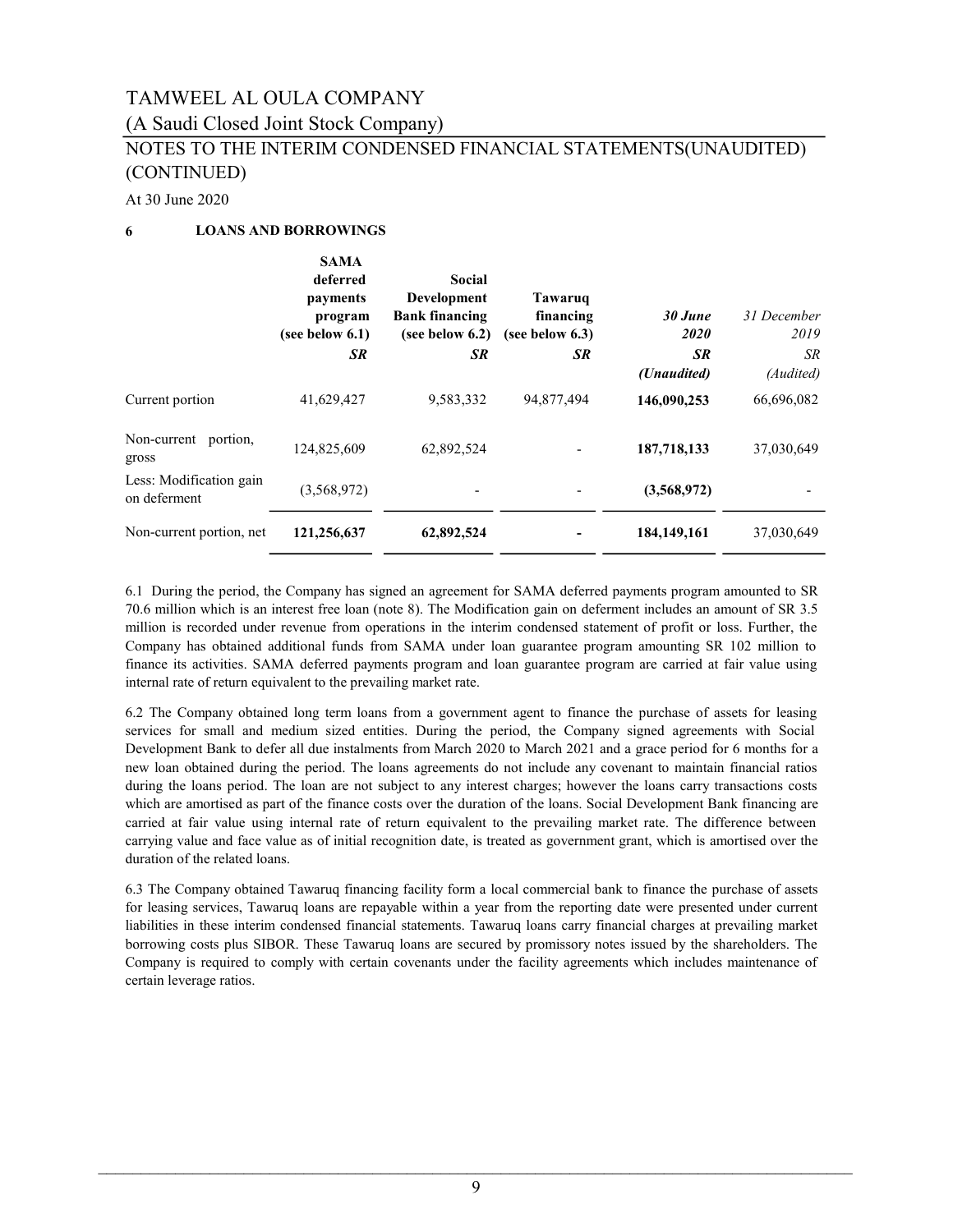### (A Saudi Closed Joint Stock Company)

### NOTES TO THE INTERIM CONDENSED FINANCIAL STATEMENTS(UNAUDITED) (CONTINUED) At 30 June 2020

### 7 RELATED PARTY TRANSACTIONS AND BALANCES

Related parties represent shareholders, directors and key management personnel of the Company and entities controlled or significantly influenced by such parties. The following are the details of the major related party transactions occurred during the period and the resulting balances at the period/ year end:

| <b>Related party</b>                   | <b>Relationship</b> | <b>Nature of transactions</b>                                                                              | <b>Amounts of transactions</b>    |             | <b>Balances</b> |              |  |
|----------------------------------------|---------------------|------------------------------------------------------------------------------------------------------------|-----------------------------------|-------------|-----------------|--------------|--|
|                                        |                     |                                                                                                            | Six-month period<br>ended 30 June |             | 30 June         | 31 December  |  |
|                                        |                     |                                                                                                            | 2020                              | 2019        | 2020            | 2019         |  |
|                                        |                     |                                                                                                            | <b>SR</b>                         | <b>SR</b>   | <b>SR</b>       | <b>SR</b>    |  |
|                                        |                     |                                                                                                            |                                   |             | (Unaudited)     | (Audited)    |  |
|                                        |                     | Amounts due from related parties - (presented under net investment in Islamic finance receivables note 5): |                                   |             |                 |              |  |
| Al Kifah Real Estate Company           | Affiliate           | Amount collected against Islamic financing<br>receivables                                                  | (2,489,583)                       | ٠           |                 |              |  |
|                                        |                     | Twarouq                                                                                                    | 2,962,000                         |             | 24,248,959      | 23,240,398   |  |
| Al Kifah Paper Products Company        | Affiliate           | Amount collected against Islamic financing<br>receivables                                                  | (2,458,333)                       |             |                 |              |  |
|                                        |                     | Twarouq                                                                                                    | 2,990,000                         |             | 24,240,381      | 23, 217, 963 |  |
| Al Kifah Precast Company               | Affiliate           | Amount collected against Islamic financing<br>receivables                                                  | (2,458,333)                       | -           |                 |              |  |
|                                        |                     | Twarouq                                                                                                    | 2,990,000                         | -           | 24,246,844      | 23,217,963   |  |
| Al Kifah Contracting Company           | Shareholder         | Amount collected against Islamic financing<br>receivables                                                  | (4,062,172)                       | (3,319,446) |                 |              |  |
|                                        |                     | Twarouq                                                                                                    | 8,340,000                         |             | 21,936,488      | 18,003,601   |  |
| Al Kifah for Building Material Company | Shareholder         | Amount collected against Islamic financing<br>receivables                                                  | (6,688,493)                       | (4,734,884) |                 |              |  |
|                                        |                     | Twarouq                                                                                                    | 9,600,000                         |             | 21,044,769      | 17,295,167   |  |
|                                        |                     |                                                                                                            |                                   |             | 115,717,441     | 104,975,092  |  |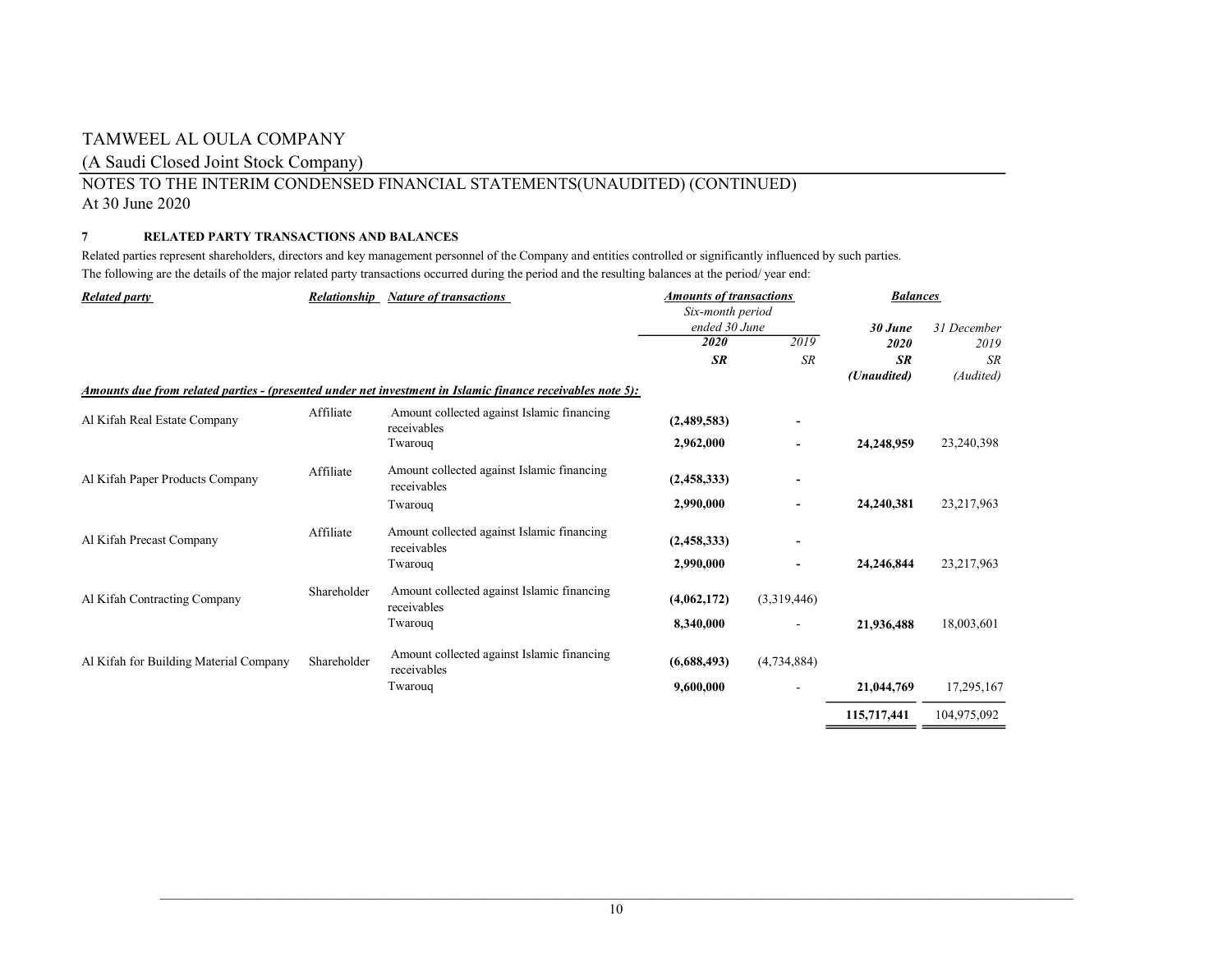### (A Saudi Closed Joint Stock Company)

### NOTES TO THE INTERIM CONDENSED FINANCIAL STATEMENTS(UNAUDITED) (CONTINUED) At 30 June 2020

### 7 RELATED PARTY TRANSACTIONS AND BALANCES (continued)

| <b>Related party</b>                                                                   |             | <b>Relationship Nature of transactions</b>                     | <b>Amounts of transactions</b><br>Six-month period |               | <b>Balances</b>          |             |
|----------------------------------------------------------------------------------------|-------------|----------------------------------------------------------------|----------------------------------------------------|---------------|--------------------------|-------------|
|                                                                                        |             |                                                                | ended 30 June                                      |               | 30 June                  | 31 December |
|                                                                                        |             |                                                                | 2020                                               | 2019          | 2020                     | 2019        |
|                                                                                        |             |                                                                | SR                                                 | SR<br>2019    |                          |             |
|                                                                                        |             |                                                                | 2020                                               |               | <b>SR</b>                | SR          |
| Amounts due to related parties - (presented under current liabilities):                |             |                                                                |                                                    |               | (Unaudited)              | (Audited)   |
| Al Kifah Trading Company                                                               | Shareholder | Management fees received by the<br>company                     | (60,000)                                           | (30,000)      |                          |             |
| Subsequent to the period-end, SAMA has requested the Con Refund of excess balance ,net |             |                                                                | $\sim$                                             | (18, 888)     | $\sim$                   | 181,167     |
| Al Kifah Holding Company                                                               | Shareholder | Value added tax paid on behalf of the<br>Company               | 949,437                                            | 916,388       |                          |             |
|                                                                                        |             | Advertising expenses                                           | 9,348                                              | 403,618       |                          |             |
|                                                                                        |             | Amount paid against advertising expenses                       | (124, 934)                                         | (434,900)     |                          |             |
|                                                                                        |             | Services provided                                              | 98,427                                             | 1,343,075     |                          |             |
|                                                                                        |             | Amounts paid against services                                  | (114, 532)                                         | (1,657,685)   | 900,506                  | 1,981,634   |
| Al Kifah for Building Material Company                                                 | Shareholder | Heavy machinery and equipment sales<br>financed by the Company | 13,213,865                                         | 6,217,500     |                          |             |
|                                                                                        |             | Amount paid against machinery and<br>equipment financed        | (42,340,600)                                       | (6,130,000)   | $\overline{\phantom{0}}$ | 8,627,637   |
| Al Kifah Information Technology                                                        | Affiliate   | Information technology fee                                     | (266, 893)                                         | 739,096       |                          |             |
|                                                                                        |             | Amount paid against Information<br>technology fee              | 105,248                                            | (1, 134, 799) | 364,227                  | 202,582     |
| Al Kifah Real Estate Company                                                           | Affiliate   | Amounts paid against rent                                      | (1,482,473)                                        | (269, 270)    |                          |             |
|                                                                                        |             | Services provided                                              | 294,374                                            | 266,800       | $\sim$                   | 1,188,099   |
| Al Kifah Contracting Company                                                           | Shareholder | Amount due against construction of new office                  | $\sim$                                             | 345,550       |                          |             |
|                                                                                        |             | Amount paid against construction of new<br>office              | $\sim$                                             | (300,003)     | 45,550                   | 45,550      |
| Al Kifah Paper Products Company                                                        | Affiliate   | Services provided                                              | 14,938                                             | $\sim$        | 14,938                   | $\sim$      |
|                                                                                        |             |                                                                |                                                    |               | 1,325,221                | 12,226,669  |
|                                                                                        |             |                                                                |                                                    |               |                          |             |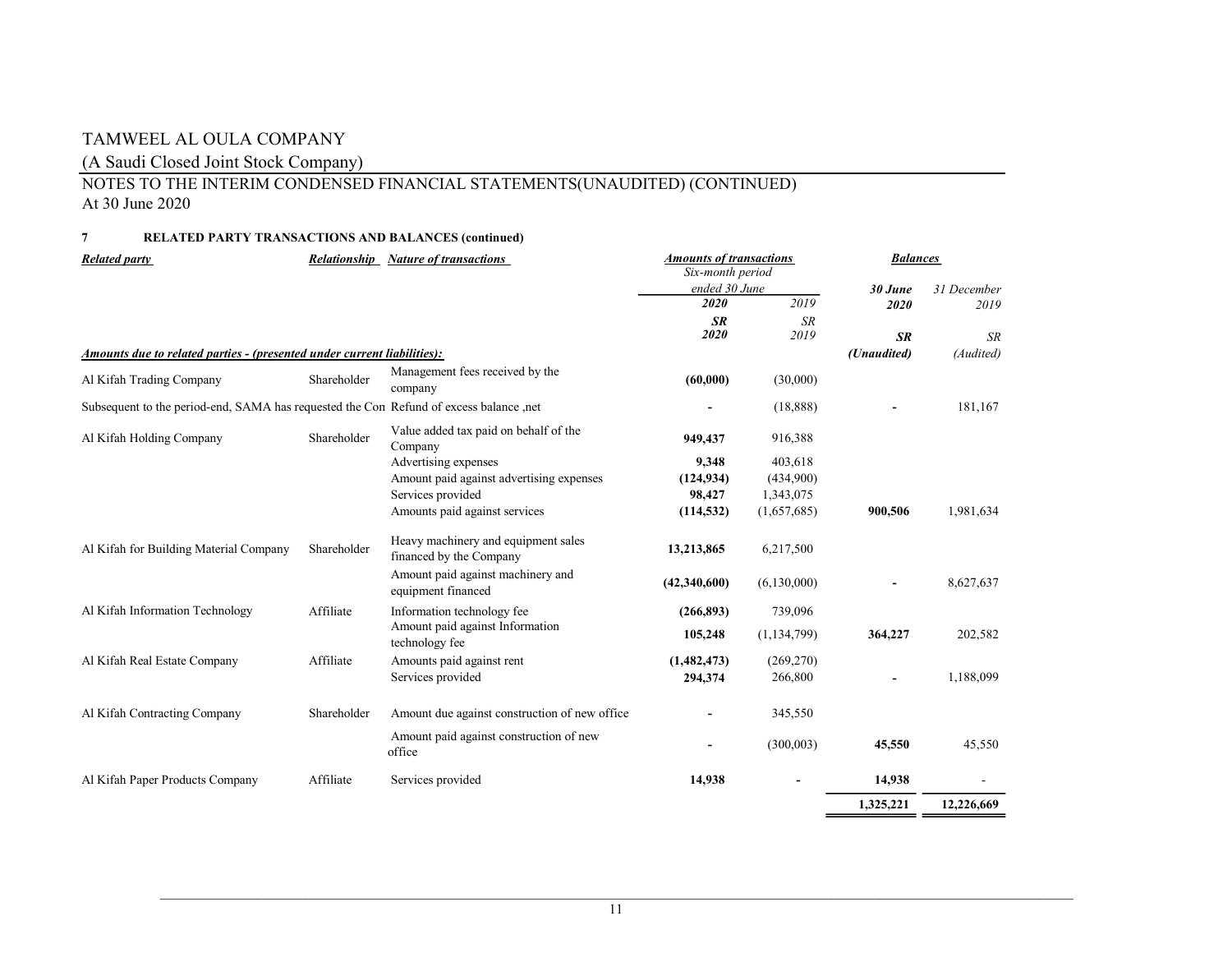(A Saudi Closed Joint Stock Company)

## NOTES TO THE INTERIM CONDENSED FINANCIAL STATEMENTS(UNAUDITED) (CONTINUED)

At 30 June 2020

### 7 RELATED PARTY TRANSACTIONS AND BALANCES (continued)

- Prices and terms of payments of the above transactions with related parties have been approved by Company's management.

- Compensation and remuneration (including salaries and other benefits) for key management personnel is disclosed as follows:

|                             | Six-month period<br>ended 30 June | Six-month period<br>ended 30 June |
|-----------------------------|-----------------------------------|-----------------------------------|
|                             | <b>2020</b>                       | 2019                              |
|                             | <b>SR</b>                         | SR.                               |
| Short-term employee benefit | 626,966                           | 1,522,999                         |
| Post-employment benefits    | 81,944                            | 81.944                            |
|                             | 708,910                           | 1,604,943                         |

### 8 IMPACT OF COVID-19 ON EXPECTED CREDIT LOSSES ("ECL") AND SAMA PROGRAMS

During March 2020, the World Health Organisation ("WHO") declared the Coronavirus ("COVID-19") outbreak as a pandemic in recognition of its rapid spread across the globe. This outbreak has also affected the GCC region including the Kingdom of Saudi Arabia. Governments all over the world took steps to contain the spread of the virus. Saudi Arabia in particular has implemented closure of borders, released social distancing guidelines and enforced country wide lockdowns and curfews.

Oil prices have also witnessed significant volatility during the current period, owing not just to demand issues arising from COVID-19 as the world economies go into lockdown, but also supply issues driven by production volumes which had predated the pandemic. The Company has evaluated the current situation through conducting stress testing scenarios on expected movements of oil prices and their impact on key credit, liquidity, operational, solvency and performance indicators, in addition to other risk management practices to manage the potential business disruption that the COVID-19 outbreak may have on its operations and financial performance. The steps taken by management also include commencing review of credit exposure concentrations at a more granular level, considering economic sectors, regions, counterparties, collateral protection, etc. This has also taken into consideration the impacts of government and SAMA support relief programmes.

The current events and the prevailing economic condition require the Company to revise certain inputs and assumptions used for the determination of expected credit losses ("ECL"). These would primarily revolve around either adjusting macroeconomic factors used by the Company in estimation of expected credit losses or revisions to the scenario probabilities currently being used by the Company in ECL estimation. The adjustments to macroeconomic factors and scenario weightings resulted in an additional ECL of SR 3.2 million for the Company. As with any forecasts, the projections and likelihoods of occurrence are underpinned by significant judgement and uncertainty and therefore, the actual outcomes may be different to those projected. The impact of such uncertain economic environment is judgemental and the Company will continue to reassess its position and the related impact on a regular basis.